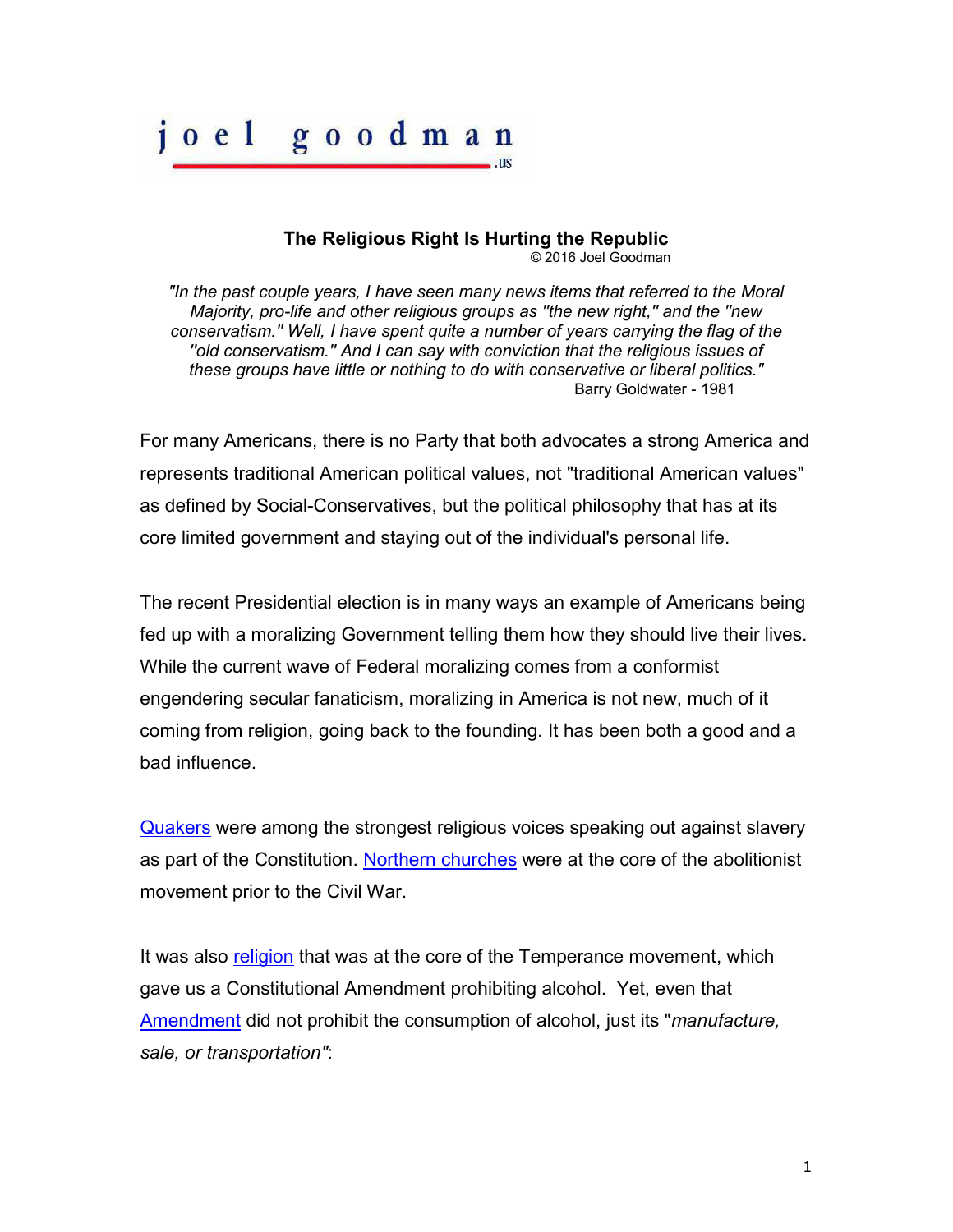At least in 1917, the Federal Government understood it could only control commerce, but couldn't tell you what you could or could not do with your body.

Prohibition did not go over very well. Americans ignored it. It brought along with it disrespect for law and order, and was ultimately repealed. Americans do not want government interference with their lives. Part of FDR's attraction was his election promise to have the 18th Amendment repealed.

The next time prohibition came along, it was to control drugs. This *legislative based* prohibition is also not doing very well.

The problem with morality is that it can be portrayed either as good or bad. Some moralities are "socially based moral imperatives" and others are "religiously based moral imperatives". Sometimes they are one in the same and there is no conflict. Sometimes they conflict. And, as Shakespeare would say, "There's the rub."

The appeal of the Libertarian Party, is that they recognize this distinction. They are fiercely opposed to government telling the individual what they can or can't do with their bodies. Their philosophy allows for any individual's action that does not impact another individual's liberty or cause them harm.

Individual Liberty used to be the stance of the Republican Party. It no longer is.

With Donald Trump's victory there is much talk of the political map being changed. It hasn't. Like the victory of Barack Obama, whose election was about his being Black, little attention was paid to his political philosophy. This election may in part have been a revolt of the forgotten American, but more so it was a temporary shift to a celebrity saying what many people wanted to hear, with little attention paid to Trump's political philosophy.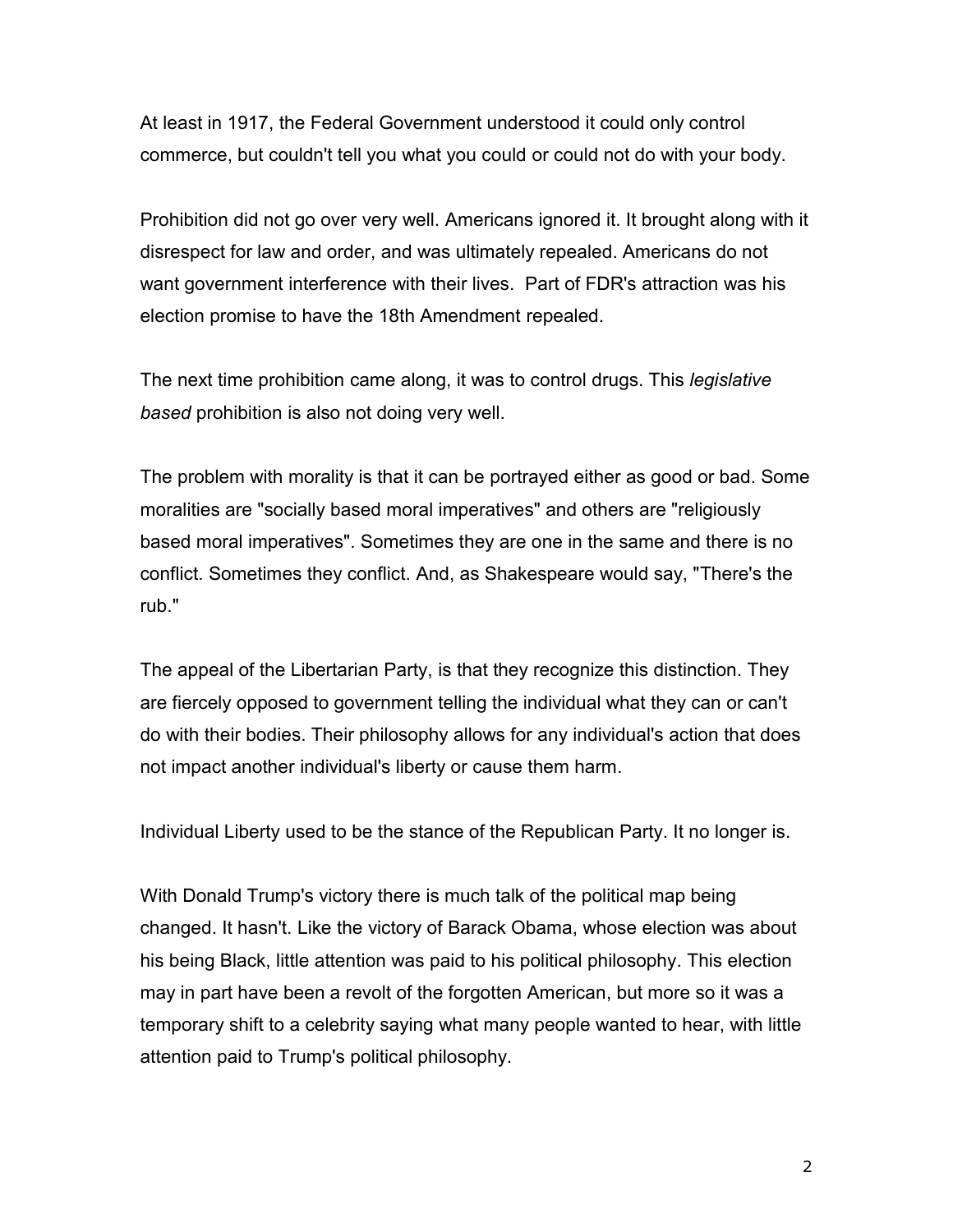Whatever shift there was, it was away from establishment Democrat and Republican politicians. Large numbers of people sensed the country was heading over a cliff, and felt it was time to replace the Democrats in the White House with whatever Republican was running. They held their noses, put aside their deeper beliefs, and voted for the lesser of two evils.

The 2016 fight in the Republican Party, between the Conservatives and the Eastern establishment, is a fight that goes back to the Republican's founding as the Party of Jefferson, staunchly protective of individual rights, and a sometimes contradictory small government sentiment, mixed with a strong patriotism and a willingness to defend National sovereignty - as Jefferson did against the Muslim Mediterranean states.

In the 1964 Election, as in 2016, the Left ginned up the fear that Goldwater was irrational, and would get us into a Nuclear war. The Establishment Republicans, the Bushes and the Rockefellers, aided by Liberal Madison Avenue advertising firms, worked to defeat Conservative Barry Goldwater, describing the bespectacled WW2 War hero, businessman and Constitutionalist as a man looking at the world through "Rose colored Bombsights."

LBJ - promised 'no war', and then as soon as he stepped into the Oval Office ordered 550,000 men to Vietnam - and then fought the war as if it were a schoolyard tussle, costing 57,000 dead Americans, a massive "guns and butter" deficit and millions of dead Vietnamese.

Goldwater's loss in 64' devastated the Conservatives. The smug establishment Republicans, instead of calling out LBJ's hypocrisy, and getting Goldwater to run again, replacing his 64' slogan, "In your heart you know he's right,' and take the campaign to the Democrats by saying, "Now you know he was right" resurrected Nixon, who expanded the war and gave us *China Incorporated*, the 'open door policy' to America's decline.

3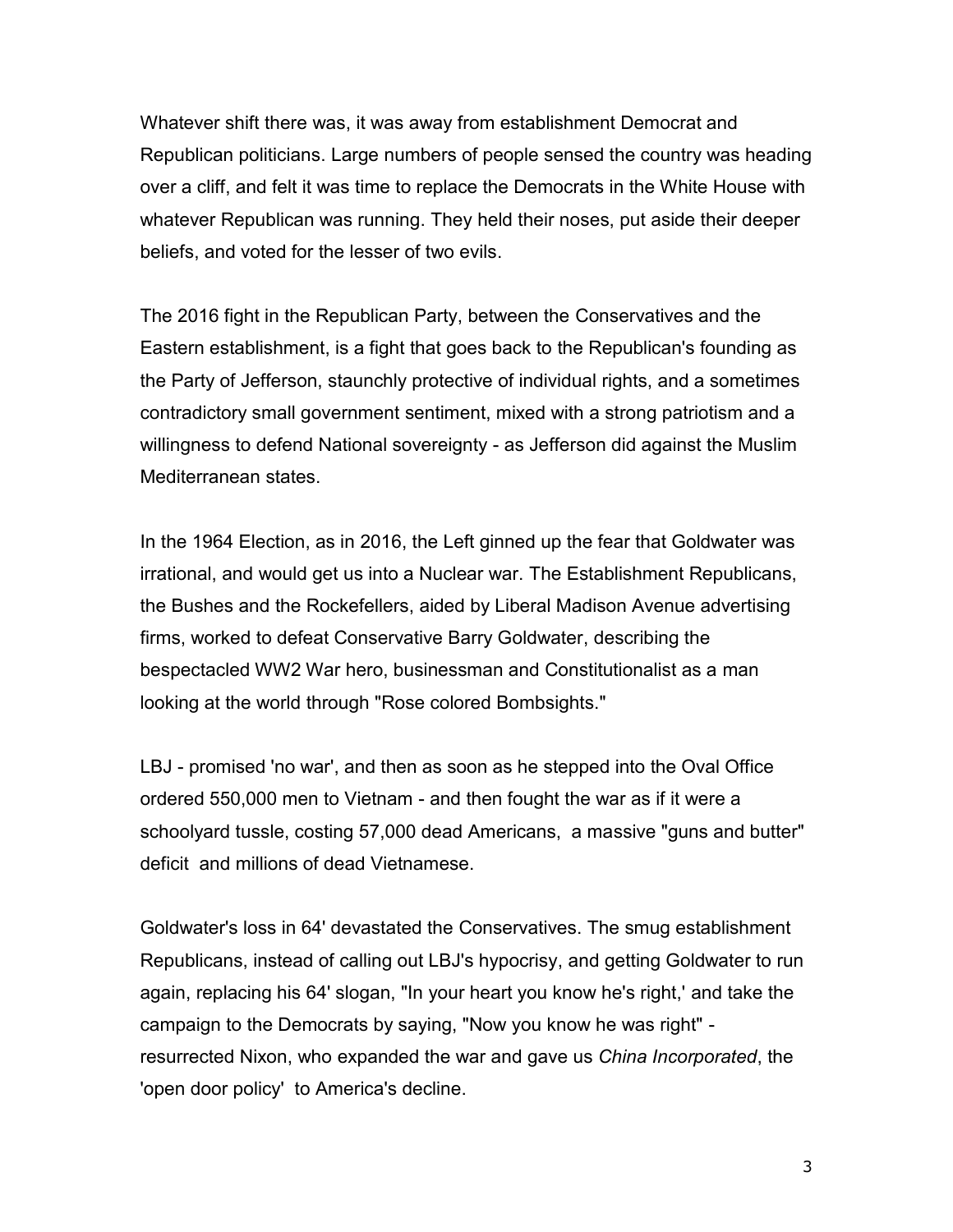In 1980, Reagan, a celebrity with an optimistic message won the White House. While many of Milton Friedman's "Free Marketeers", (not to be confused with 'Mouseketeers') have vested their careers on Reagan being a Conservative - he wasn't. He was a proud American, spent on the military, cut taxes for business, increased the size of the Federal Government and the deficit, and gave amnesty to almost three Million illegals. The fabled Conservative "shift" lasted only as long as Reagan.

Since Goldwater there has been no true Conservative offering in the Republican Party. There was, though, the Karl Rove engineered annexation of Southern Democrats. The Dixiecrats held on to the moniker of 'Democrat' only because they despised Republican Abraham Lincoln.

Rove realized that there was a greater cohesion binding the Southern Democrats together than their hatred for Lincoln - religion. Through the efforts of Jerry Falwell and Pat Robertson, this group became more political, and their home in the growingly more secular Democrat Party was becoming untenable. Their focus was not religion itself, but the issue of abortion - and those who were in the position of coalescing this group made this issue the center piece of a growing Religious-Right movement.

To get the Bible Belt into the Republican Party, the Republicans did what the Democrats did to get the Blacks, Hispanics and Gays into their Party, they started categorizing Americans with prefixes attached to them.

The problem at the get-go was that religion and politics do not mix. Seeing the move towards religion, Goldwater, still in the Senate, said that "*Every good American should kick Jerry Falwell in the ass*."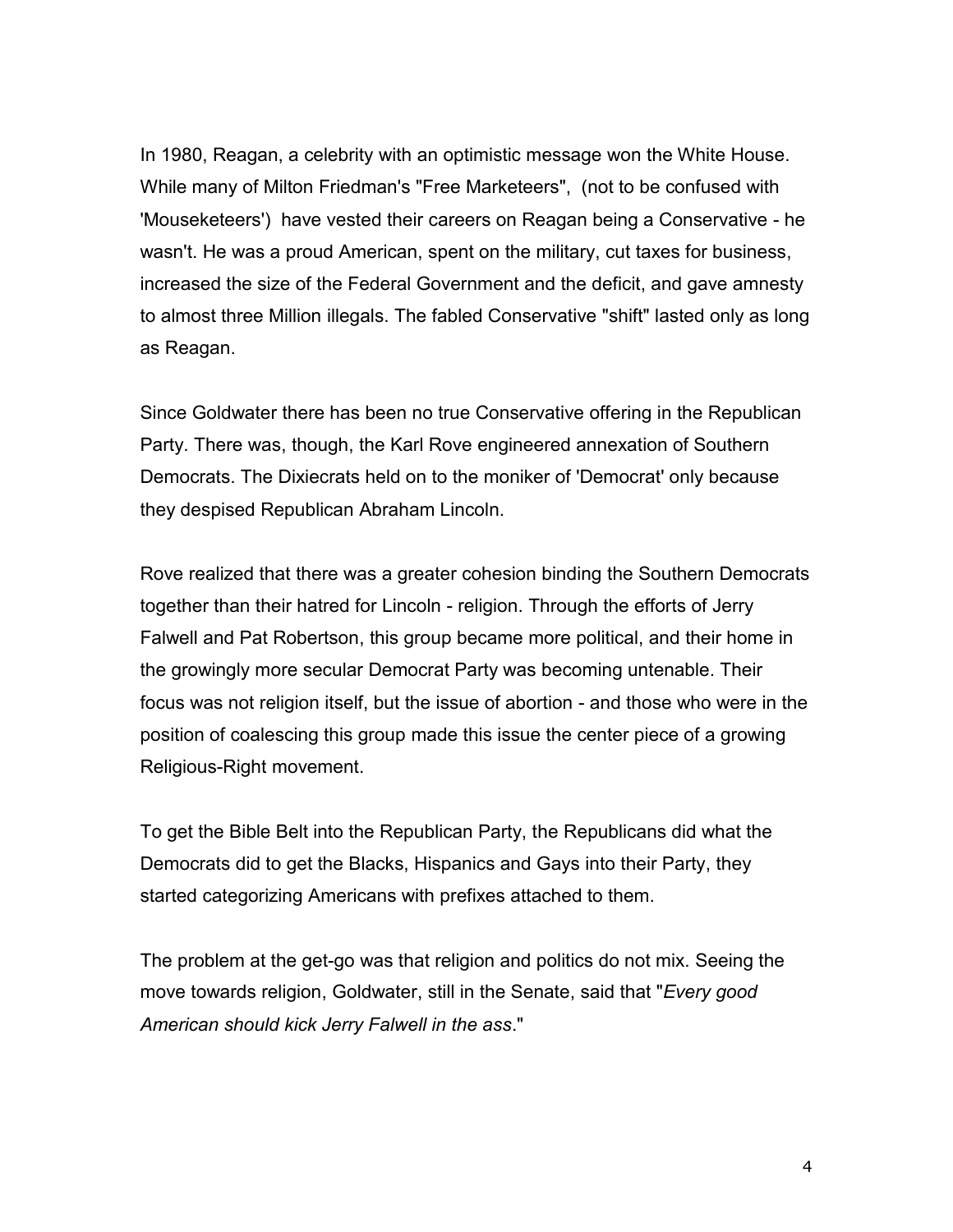Therein lies the problem for the Republican Party, not that they have been coopted by globalist neo con-artists - they have been sucking up to the Religious Right to get elected. In 2012, many of the Religious Right stayed home rather than vote for Mormon Romney, solaced that they would be going to a better place later on anyway.

By 2016, the 'here and now' President was telling them "to get off their high horse and stop hiding behind their guns and bibles". At least Trump was a main stream Christian, who paid lip service to the social issues.

When Ted Cruz, Mr. Trump's only real challenger, rambled on and on about the Constitution, it meant nothing to the overwhelming majority of Americans who have never read the Constitution, or care to read it. The bottom line for those who listened to him, in agreement or disagreement, was that he is fiercely religious and anti-abortion. Cruz never understood that most average Americans may want religion in their lives, but not candidates who wear it on their coat sleeves.

This distrust of religion in politics has been with us since the Federal Convention and the 1788 State Ratification Debates, where the issue of a "Religious test" being included in the Constitution was thought to have finally been put to rest. Today's Americans, in spite of their lack of historical knowledge, proved to be as skeptical and distrustful as their forbears when it comes to politicians overtly proclaiming their religion. Donald Trump, may not know one **Bible verse** from another, but he knows about Americans.

The Religious Right gave George W. Bush enough votes to win the Presidency. But, pandering to them alienated many moderates and [disturbed true](http://www.nytimes.com/1981/09/16/us/excerpts-from-goldwater-remarks.html)  [Conservatives.](http://www.nytimes.com/1981/09/16/us/excerpts-from-goldwater-remarks.html) The focus on abortion, by any other name is religion. Even if many of the moderate Republicans could accept keeping government funding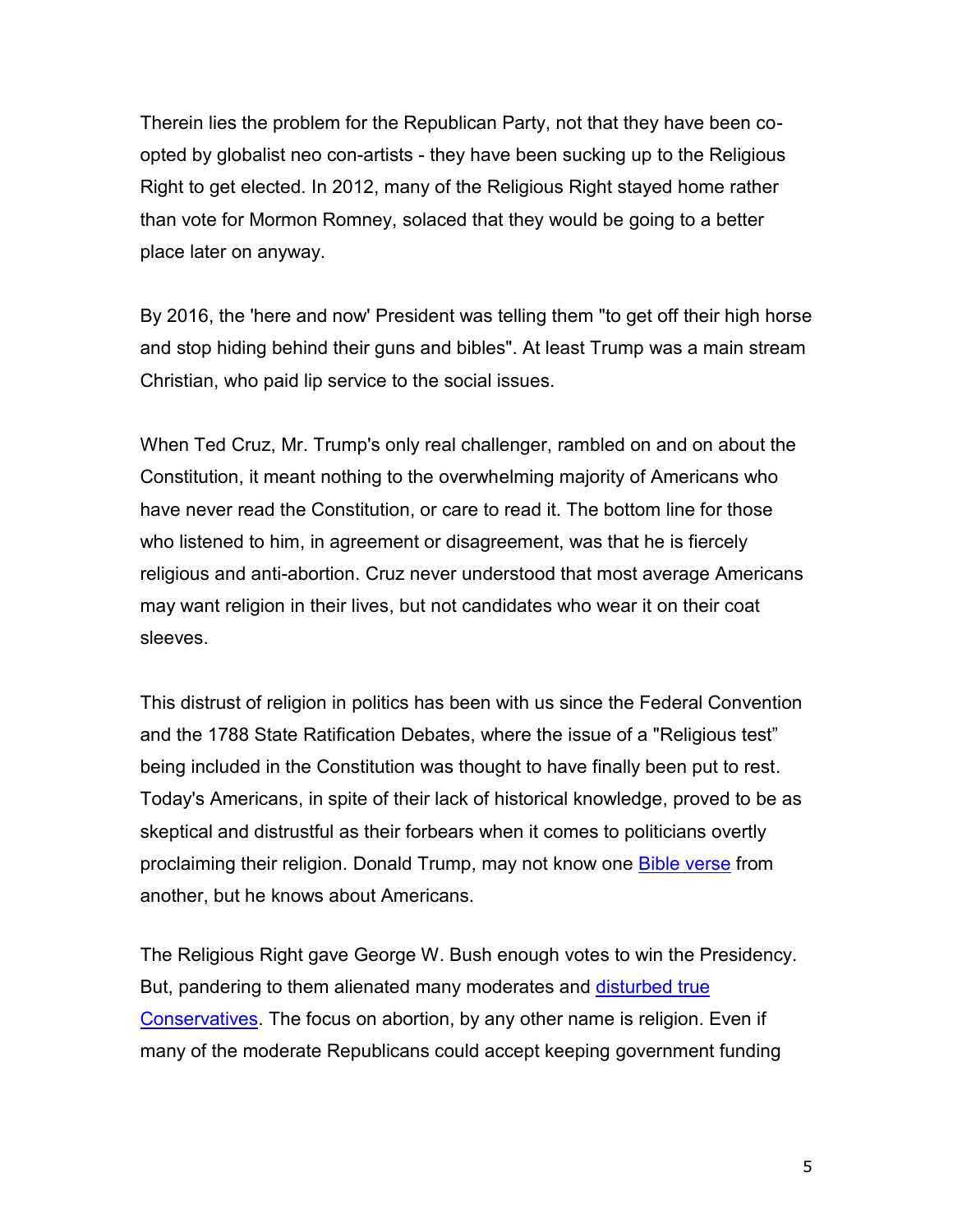away from abortions, having the Federal Government actively prohibit abortions is a bridge too far.

Democrats portrayed abortion as a right, and labeled their movement Pro-Choice. The Republicans made their issue a morality issue and labeled their movement Pro-life. The issue was elevated above the state level, where it should have remained, if at all, by Roe V. Wade, and has since become a perennial campaign issue. Abortion, which many Americans, on both ends of the political spectrum, felt should have remained a personal choice for women, became a full fledged crusade and a litmus test for any Republican candidate claiming to be 'Conservative'.

The Democrats, seeing how effective this issue was in alienating moderates of all stripes, made the decision to become the Party of social issues. Any issue they could find became part of the national political debate. They became the party of anything they could label.

As far as the Democrats and many of their acolyte utopia oriented social zealot youths are concerned - the economy could crash, the entirety of the American industrial base could be sent overseas, Iran could blow Israel off the face of the Earth - as long people could use any bathroom they wanted to use, define their sex by their sexual preference or gender preference rather than by their genitalia, force Christians to bake celebratory cakes for same sex weddings, open all borders and let illegals flood into the country, have a free education system, forced racial redistribution into neighborhoods, and get rid of dangerous guns they are on board with the program.

Barry Goldwater said you can't legislate morality. And, whether you can or can't or even should - each party has taken it unto themselves to do that very thing; have the central government become the moral arbiter of the nation. The GOP,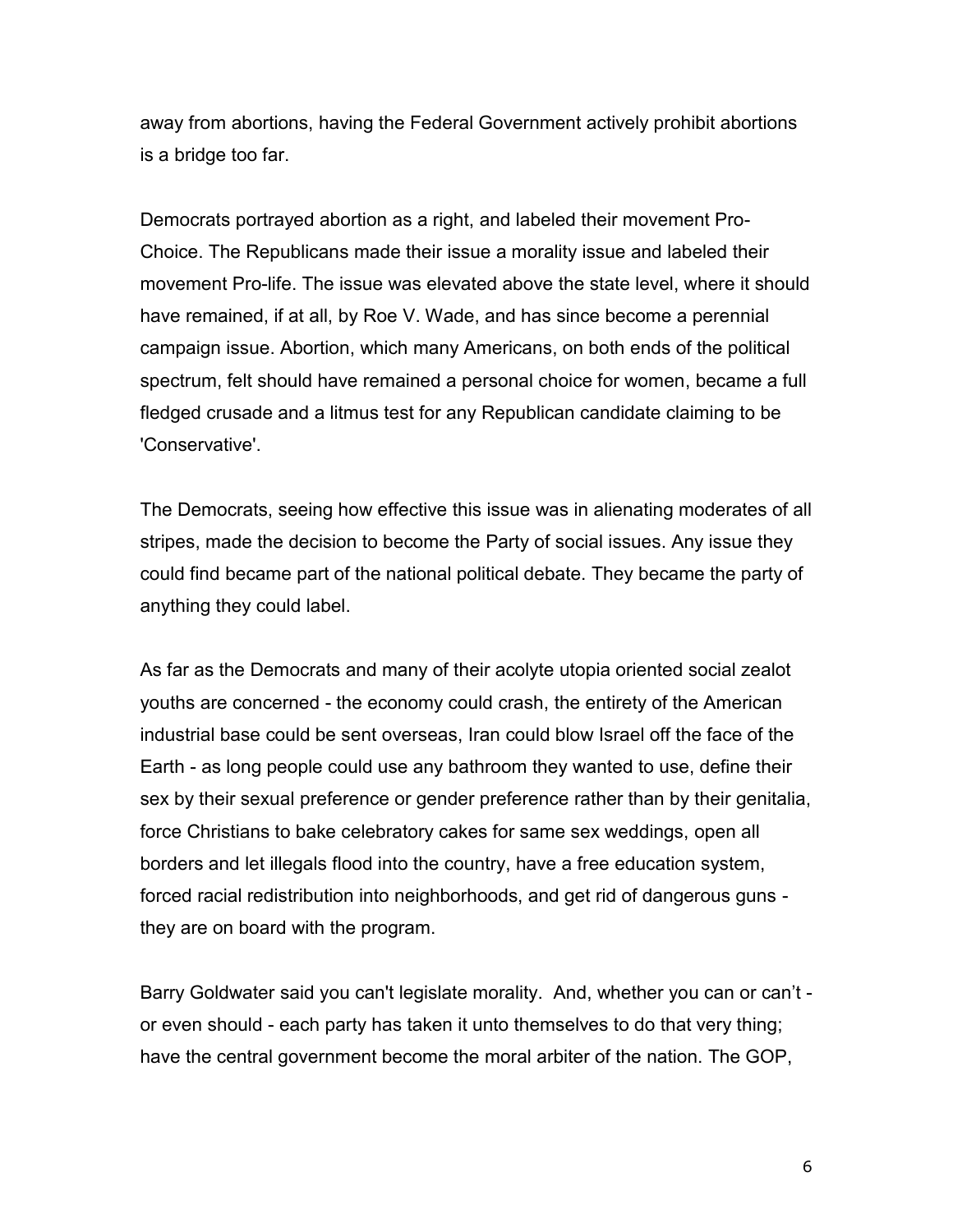that once believed in the separation of religion and state, is seen by many as the party of proselytized bigotry.

America to be America must remain anchored to its founding principles, with a true Classic Liberal / Conservative philosophy.

Most people who voted for Trump were not focused on abortion. They were more concerned about same sex bathrooms than same sex marriage. If the Republican Party would take a strong stance on the protection of the free exercise of religion, and stop exploiting particular religious beliefs, there are many voters who would be very comfortable supporting a traditional socially tolerant and politically conservative Republican Party.

Many of those voting Libertarian would have voted Republican, if the Republicans espoused a more traditional socially laissze faire central government. Even if the Religious Right were to jump the Republican ship, because it ceased being a religious party, there are more than enough Independents and disgusted Democrats out there to fill the Republican ranks.

The Traditional Conservative base today is an unflappable 38+% of Americans. But, Social Liberals now comprise the same percentage of the voting population as Social Conservatives [- 31%.](http://m.startribune.com/what-s-a-voter-like-me-to-do-the-social-conservative/397154351/?section=opinion) And 69% of Americans believe that some type of abortion should be legal. From that pool of "pro-choice" Americans, aside from those who might already vote Republican, as may have just happened in this past election, there are enough who disagree with the Democrat's extreme positions on social issues and would vote Republican if the Republican positions were more "Traditionally Classical Liberal." Add whatever Libertarians that would get on board, and on any given day you wind up with more than half of the voters in national elections.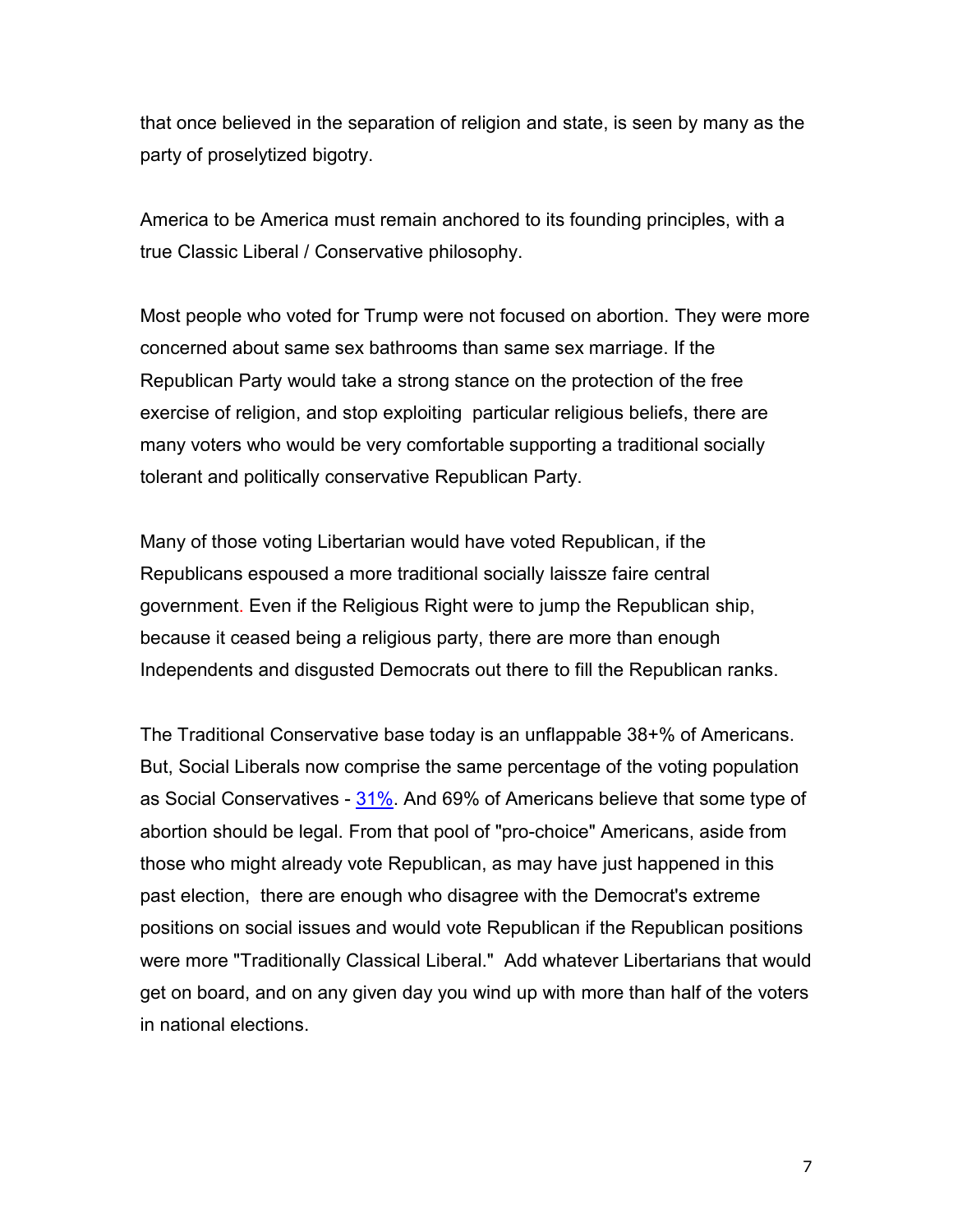The Republican's religious positions alienate many Americans, who, religious or not, do not want religion in their politics; freedom of religion, personal morality yes; preaching from the White House - no.

The majority of Americans have a problem with either prohibiting all abortion or rejecting same sex marriage in any form. Preserving Western Culture need not exclude the belief that women should be able to control their bodies and that gay couples should enjoy the very same rights as anyone else. Of course, that would mean that Republican States would have to propose concrete legislation to protect a committed relationship between gays in the same manner as traditional couples are protected in traditional marriage.

Like the Democrats, who have maintained their base by offering a racial, ethnic and gender based Santa Claus agenda, rather than an agenda that's good for all Americans, the Republicans are sacrificing the nation's political future in order to maintain what they see as their political base.

When the nation was founded, the Convention faced two almost insurmountable problems - slavery and the difference in the amount of representation between the large and small states. Yet, a more unified nation was needed to be able to protect itself from the attacks on the West, from the South and from the British, who would within two decades make war on the U.S., hoping to undo the Revolution.

Had the founders proposed religion as part of the Constitution, the country would never have been formed. The different religious sects never would have agreed to it. Religion was and is a divisive issue.

The founders explicitly added Article Six Clause 3, stating that no religious test would be required for elective office, because they knew that there was no